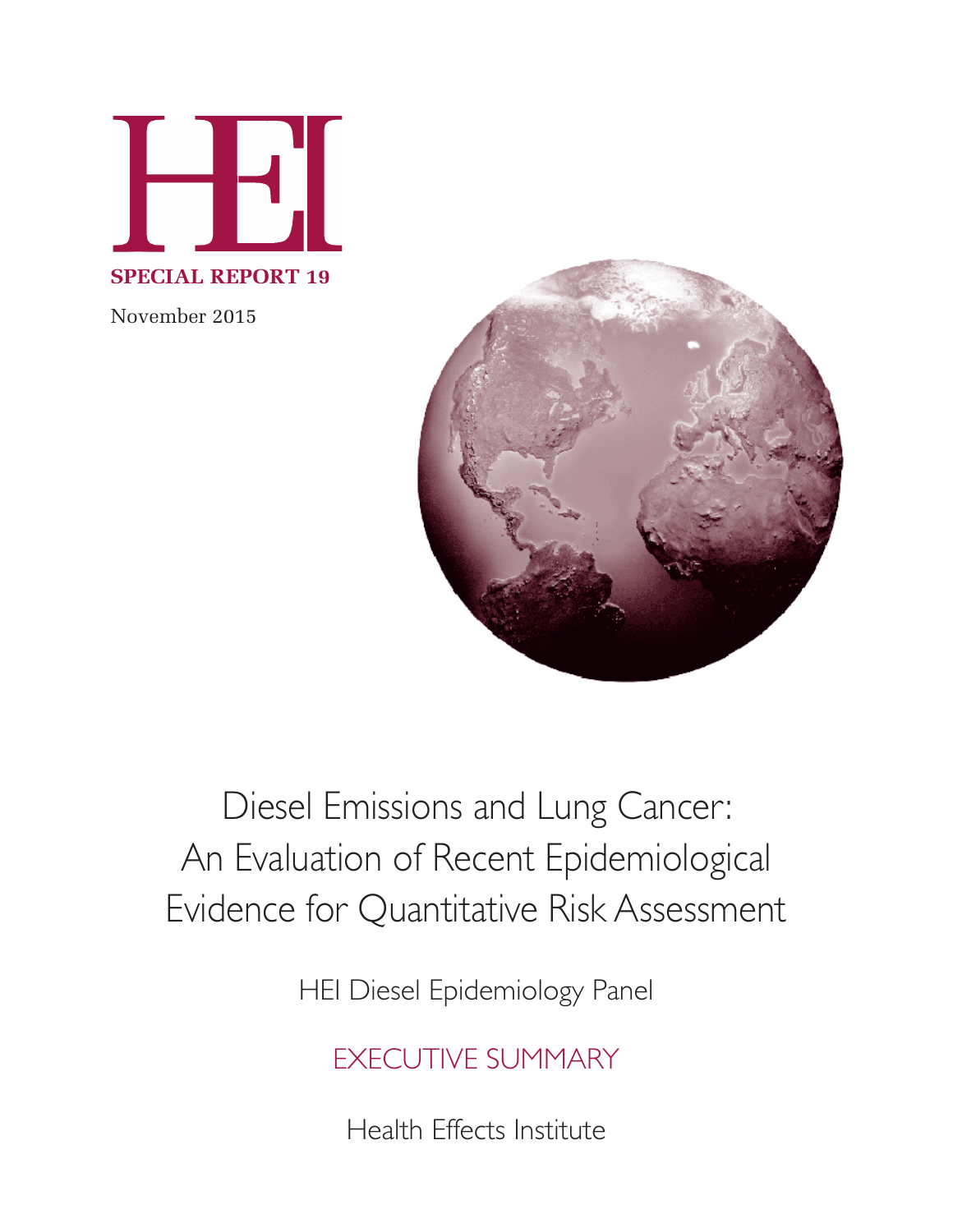# ABOUT HEI

The Health Effects Institute is a nonprofit corporation chartered in 1980 as an independent research organization to provide high-quality, impartial, and relevant science on the effects of air pollution on health. To accomplish its mission, the institute

- Identifies the highest-priority areas for health effects research;
- Competitively funds and oversees research projects;
- Provides intensive independent review of HEI-supported studies and related research;
- Integrates HEI's research results with those of other institutions into broader evaluations; and
- Communicates the results of HEI's research and analyses to public and private decision makers.

HEI typically receives balanced funding from the U.S. Environmental Protection Agency and the worldwide motor vehicle industry. Frequently, other public and private organizations in the United States and around the world also support major projects or research programs. HEI has funded more than 330 research projects in North America, Europe, Asia, and Latin America, the results of which have informed decisions regarding carbon monoxide, air toxics, nitrogen oxides, diesel exhaust, ozone, particulate matter, and other pollutants. These results have appeared in more than 260 comprehensive reports published by HEI, as well as in more than 1000 articles in the peer-reviewed literature.

HEI's independent Board of Directors consists of leaders in science and policy who are committed to fostering the public–private partnership that is central to the organization.The Health Research Committee solicits input from HEI sponsors and other stakeholders and works with scientific staff to develop a Five-Year Strategic Plan, select research projects for funding, and oversee their conduct. The Health Review Committee, which has no role in selecting or overseeing studies, works with staff to evaluate and interpret the results of funded studies and related research. For this report, the HEI Board of Directors appointed a special Diesel Epidemiology Panel to fulfill this role.

All project results and accompanying comments by the Health Review Committee are widely disseminated through HEI'sWeb site (*www.healtheffects.org*), printed reports, newsletters and other publications, annual conferences, and presentations to legislative bodies and public agencies.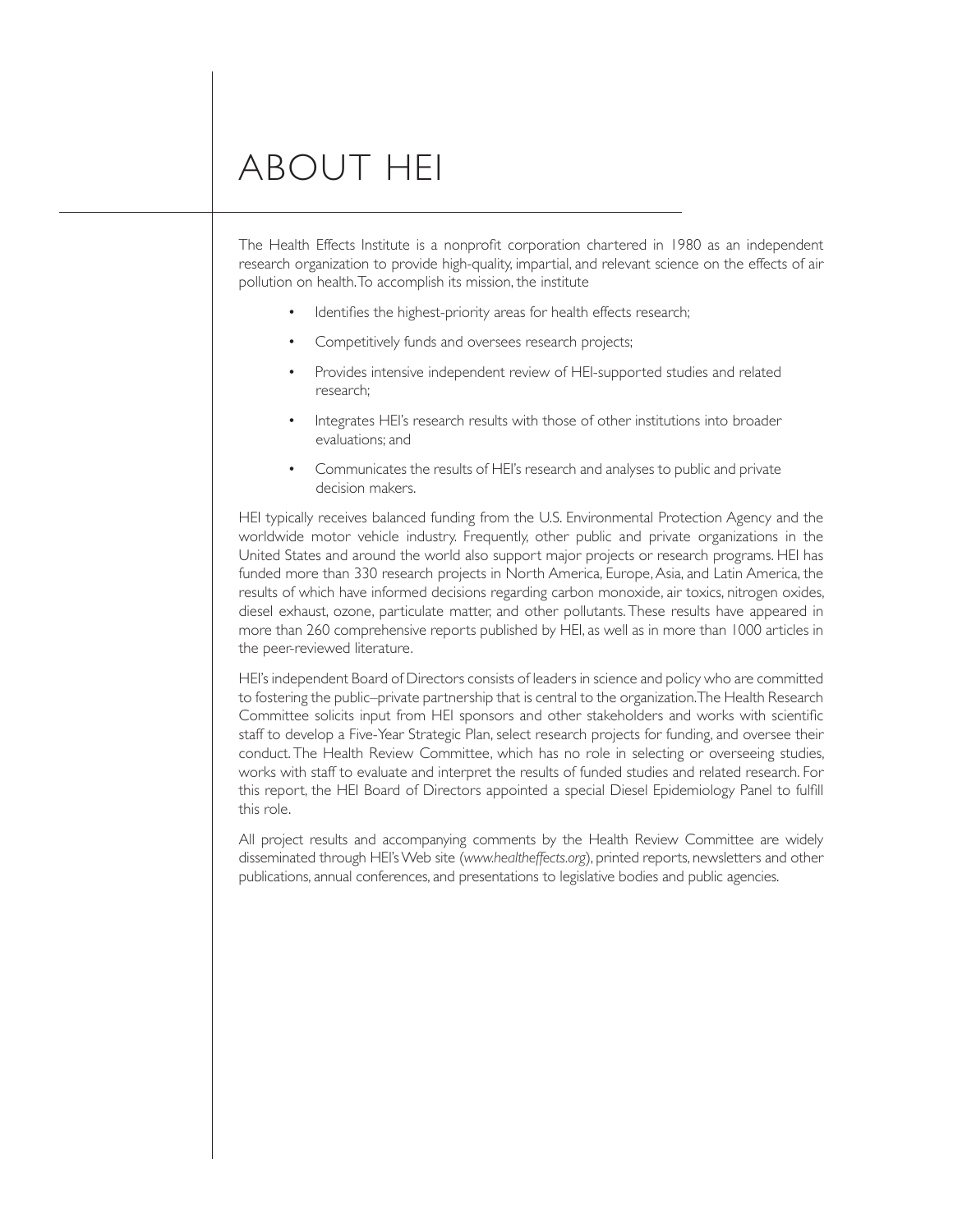# EXECUTIVE SUMMARY

# Diesel Emissions and Lung Cancer: An Evaluation of Recent Epidemiological Evidence for Quantitative Risk Assessment

#### INTRODUCTION AND SCIENTIFIC BACKGROUND

Since their introduction in the early 20th century, diesel engines have become the workhorses in a wide range of industrial settings and forms of transportation. Their power and durability, better fuel efficiency, and lower emissions of some air pollutants (in particular, carbon monoxide) made them attractive in heavy-duty applications such as trucks, buses, construction, farming and mining equipment, locomotives, and shipping in marine and inland waterways. Given these attributes, dependence on diesel engines for all forms of transport, including light-duty passenger vehicles, is strong and appears likely to grow in the foreseeable future.

At the same time, exposures to emissions from diesel engines and their potential impact on human health in both environmental and occupational settings have long been a subject of concern. Over the past several decades, epidemiological and toxicological studies have reported associations between shortterm and long-term exposures to diesel exhaust and its components and a range of acute and chronic adverse health effects, including lung cancer. HEI conducted the first of its comprehensive reviews of the scientific literature on diesel exhaust emissions, exposures, and health effects in 1995 (HEI Diesel Working Group 1995). In that review, HEI identified weak increases in lung cancer risk in exposed relative to unexposed workers. Diesel exhaust has also been the subject of numerous scientific reviews by national and international organizations. Most recently, in 2012, the International Agency for Research on Cancer (IARC\*) reviewed the body of scientific evidence on the carcinogenicity of diesel exhaust, and concluded that there was

\* A list of abbreviations and other terms appears at the end of the Executive Summary.

now sufficient evidence in humans and experimental animals to reclassify diesel exhaust from Group 2A (probably carcinogenic to humans) to Group 1 (carcinogenic to humans). As a result, the potential use of these studies for characterization of the exposure–response relationship and for quantitative estimation of lung cancer risk in occupational and general populations has become an issue of considerable interest in the scientific and regulatory communities.

In response to requests from its sponsors, HEI convened a panel in 2013, chaired by Dr. Daniel Krewski of the University of Ottawa (see list of contributors), to review new epidemiological studies of diesel exhaust and lung cancer that had been influential in IARC's determination. The Panel focused on two studies, the Trucking Industry Particle Study (the Truckers study) conducted by Dr. Eric Garshick of the VA Boston Healthcare System and Harvard University and his colleagues (Garshick et al. 2012a), and

### What This Report Adds

- This report is a careful review by an independent scientific panel of two major epidemiological studies of historical exposures to diesel exhaust, the Diesel Exhaust in Miners Study (DEMS) and the Trucking Industry Particle Study (Truckers) to assess whether these studies could provide the basis for quantitative risk assessment.
- In the Panel's view, both the Truckers study and the DEMS were well-designed and well-conducted studies that each made considerable progress toward addressing a number of the major limitations that had been identified in previous epidemiological studies of diesel exhaust and lung cancer.
- The Panel found that the studies have many strengths, but any effort at quantitative risk assessment will need to acknowledge some key uncertainties and limitations.
- • The Panel concluded that both the DEMS and the Truckers study provided results and data that provide a useful basis for quantitative risk assessments of exposures in particular to older diesel engine exhaust.

This Executive Summary is excerpted from HEI Special Report 19, by the HEI Diesel Epidemiology Panel. A list of contributors appears at the end of the summary. The full citation for the report appears at the end of this document.

Although this document was produced with partial funding by the United States Environmental Protection Agency under Assistance Award CR–83467701 to the Health Effects Institute, it has not been subjected to the Agency's peer and administrative review and therefore may not necessarily reflect the views of the Agency, and no official endorsement by it should be inferred. The contents of this document also have not been reviewed by private party institutions, including those that support the Health Effects Institute; therefore, it may not reflect the views or policies of these parties, and no endorsement by them should be inferred.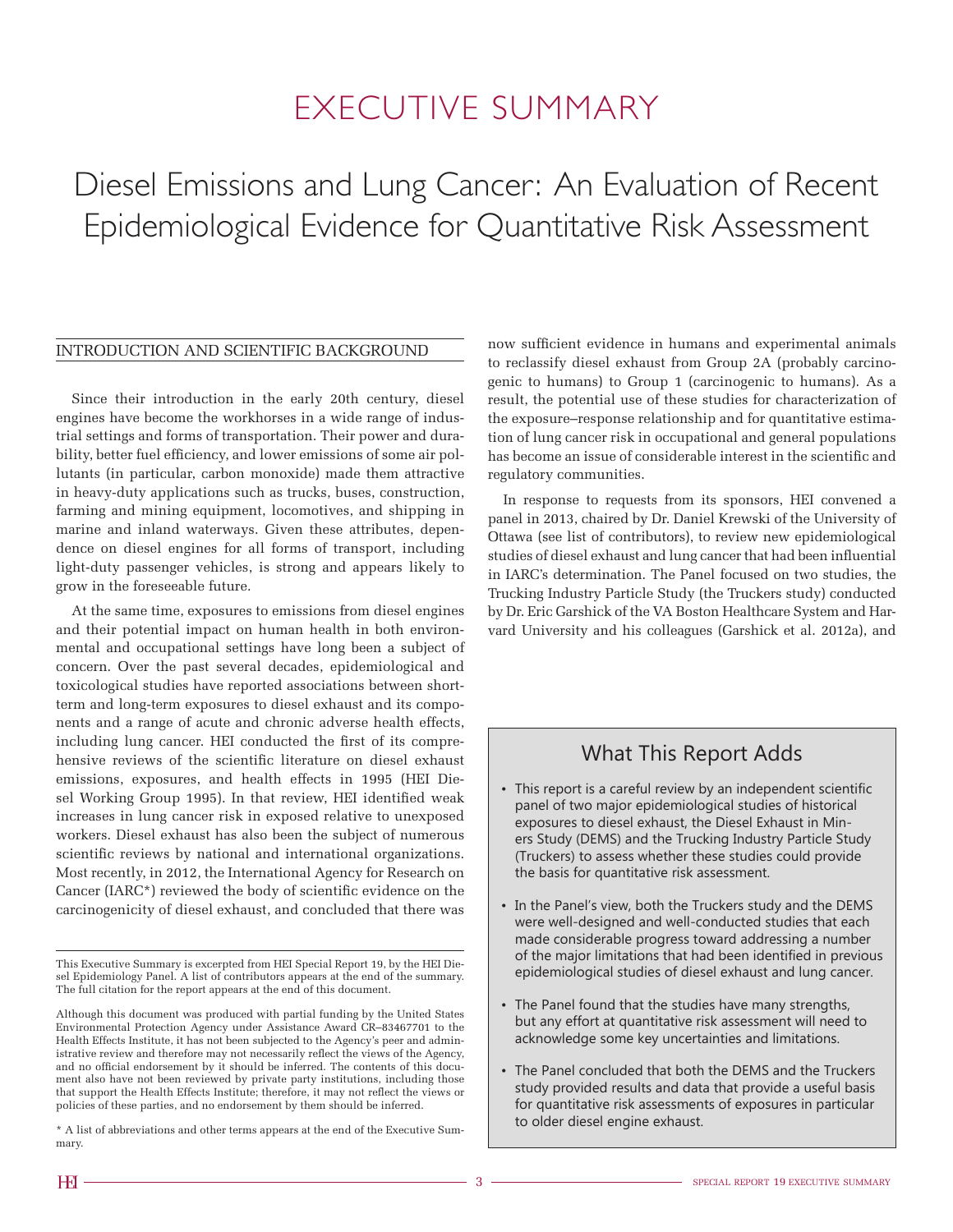the Diesel Exhaust in Miners Study (DEMS) conducted by investigators led by Drs. Debra Silverman and Michael Attfield and their colleagues at the National Cancer Institute (NCI) and the National Institute for Occupational Safety and Health (NIOSH), respectively (Attfield et al. 2012; Silverman et al. 2012). The overall charge to the Panel was to make a determination whether or not their data and results could now form the basis for a quantitative characterization of the lung cancer risks associated with diesel exhaust. This report provides the Panel's detailed evaluations of the studies and its conclusions.

#### THE HEI PANEL APPROACH TO ITS CHARGE

#### **OVERALL PROJECT APPROACH**

Beginning in April 2013, the Panel held a series of meetings in person and through webinars and conference calls to discuss the charge to the panel, the Truckers study and DEMS, and the criteria for evaluating them. Through formal applications to NCI and NIOSH, the Panel also obtained the cohort and case–control analytical data sets for DEMS, and after replicating the main results of the study, explored additional questions raised during its evaluation of the studies.

The Panel also took into consideration several published commentaries on both studies as well as the work of two analysts who conducted extensive additional investigations of the DEMS data on behalf of a consortium of firms organized by the Engine Manufacturers Association (Crump et al. 2015; Crump et al. in press; Moolgavkar et al. 2015). The Panel held a public workshop in March 2014 to hear presentations from the original investigators on their studies, from Drs. Crump and Moolgavkar, and from other scientists with expertise in quantitative risk assessment and risk management.

The Panel prepared a draft report that was sent to external peer reviewers, to the original authors of the Truckers and DEMS studies, and to Drs. Crump and Moolgavkar. The report's major findings were presented at the HEI Annual Conference in Philadelphia in May, 2015. The report was revised in response to the many useful comments received during the review process and at the conference.

#### **EVALUATION OF EPIDEMIOLOGICAL STUDIES FOR USE IN QUANTITATIVE RISK ASSESSMENT**

Quantitative risk assessments estimate the magnitude of the health burden caused by risk factors to which human populations are exposed. The paradigm for conducting a quantitative risk assessment has long been described in terms of four components: hazard identification; exposure–response assessment; exposure assessment, and risk characterization (National Research Council 1983). The IARC decision having identified a hazard, the Panel focused on the second component and assessed the utility of the Truckers study and the DEMS for quantitative characterization of the exposure–response relationship between diesel exhaust and lung cancer. However, no one set of criteria has been agreed upon to definitively identify

studies that provide data of sufficient accuracy, precision, and relevance to be useful for quantitative risk assessment. Instead, this decision remains at the intersection of basic principles of sound epidemiological study design and analysis, of the scientific issues presented by individual studies, and of the needs of risk managers who must ultimately weigh the scientific evidence with uncertainties and other factors in coming to their decisions.

The HEI Diesel Epidemiology Panel therefore evaluated the Truckers and DEMS studies according to how they: 1) addressed major limitations of earlier epidemiological studies for use in quantitative risk assessment that had been identified by a previous HEI panel in 1999 (HEI Diesel Epidemiology Expert Panel 1999); and 2) embodied the attributes of high quality epidemiological studies that make them appropriate and useful for quantitative risk assessment, systematic review, and meta-analysis.

The HEI Expert Panel convened in 1999 had the same mandate as the current panel; to review the epidemiological literature available at that time. The 1999 Panel reviewed studies in working populations in the trucking and railroad industries and concluded that the studies had a number of limitations that precluded their use in quantitative risk assessment. These limitations related to the quality and specificity of the exposure assessments for diesel exhaust, the absence of quantitative estimates of exposure that would support the exposure–response characterization, and the lack of adequate data to account quantitatively for individual exposure to possible factors that might confound the diesel exhaust and lung cancer relationship, smoking in particular. HEI recommended that these limitations be addressed in future research.

Many publications over the past 25 years have tried to identify the attributes of well-designed, well-conducted epidemiological studies that make them most reliable and useful for quantitative risk assessments. While individual recommendations may differ in details, they share common goals, some overlapping with the research needs identified by the 1999 Panel, which helped to guide the current Panel's evaluation of the details of each of the studies. These included several factors to be considered in the strength and appropriateness of: the study design; the analytical approach to the data and reporting of results; the quality of outcome assessments and follow up; the exposure assessment including the appropriate marker for, and estimates of exposure; the exposure–response assessment; control for confounding factors in both design and analysis; and sensitivity and uncertainty analyses that test the robustness of findings to major assumptions.

#### EVALUATION OF THE TRUCKERS STUDY

#### **SUMMARY OF THE STUDY**

The Truckers study by Garshick and colleagues (2012a) examined the risk of lung cancer in relation to quantitative estimates of personal exposure to submicron elemental carbon (SEC) in a large cohort (31,135) of workers employed in trucking facilities geographically distributed across the United States. This study was the culmination of decades of work investigating a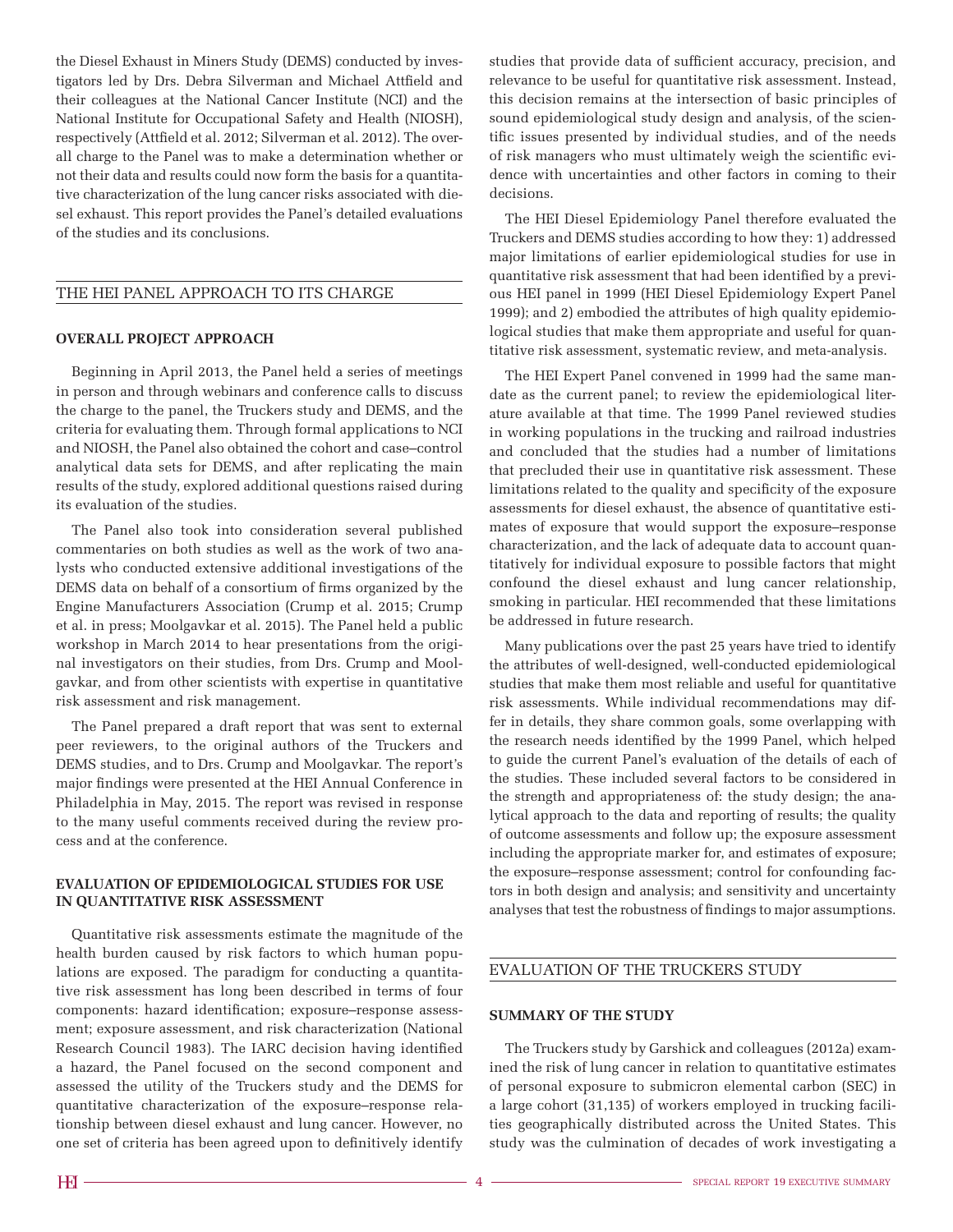number of health outcomes in association with employment in the trucking industry. Several peer-reviewed publications led up to this study, laying the groundwork for the retrospective reconstruction of individual-level SEC exposure estimates (for the period 1971 to 2000) and the subsequent epidemiological analyses (Davis et al. 2006, 2007, 2009, 2011; Garshick et al. 2008; Jain et al. 2006; Laden et al. 2007, Sheesley et al. 2008, 2009; Smith et al. 2006). Individual-level data on smoking were not available and therefore were not adjusted for in this study. Garshick and colleagues (2012a) found weak associations and evidence of trends in hazard ratios for cumulative SEC, lagged 5 and 10 years, and lung cancer in the cohort excluding mechanics; those associations and trends were strengthened when adjusted for duration of employment, a proxy for a healthy worker survivor bias.

#### **PANEL EVALUATION**

The 2012 Truckers study, with its related publications, was designed to address limitations of previous epidemiological studies of diesel exhaust. Specifically, the investigators chose an appropriate metric for diesel exhaust, SEC, a form of elemental carbon (EC). EC generally has been accepted as a reasonable marker for diesel exhaust and is less subject to interference by tobacco smoke and other sources. While gasoline and propanepowered engines also emit EC, the investigators conducted source apportionment analyses in selected terminals that identified diesel engines as a primary source of the SEC measured. The Panel found the investigators' retrospective exposure assessment to be conceptually and statistically sound, relying as it did on a statistically-designed exposure monitoring survey in U.S. trucking terminals, detailed job history and work practice records, and a creative, state-of-the-art structural equation modeling approach. The Truckers study provided estimates of jobspecific SEC exposures; using regional coefficient of haze measurements, a reasonable surrogate for particulate EC, they also estimated the historical trends in those exposures. The investigators were able to validate some components of their exposure model, and they tested the sensitivity of their model estimates to some key assumptions. Finally, the conduct of the exposure assessment was independent of knowledge about outcome status, which removed one potential source of differential bias.

The Truckers study embodied other attributes of welldesigned and well-conducted epidemiological studies that also make them more useful for quantitative risk assessment. The study was the largest of its kind in this occupation and was geographically representative of the United States. The use of Cox proportional hazards regression to evaluate associations between exposures to SEC and lung cancer was appropriate. The investigators also fit penalized splines in regressions using the continuous SEC exposures and lung cancer to explore the potential for nonlinearities in the exposure–response relationship. They explored the sensitivity of their results to the exclusion of workers in the mechanics job category, a category where there was evidence of greater uncertainty in the exposure estimates. They made the decision to address the suggestions of healthy worker survivor bias that they had observed in their data and did so by adjusting for duration of employment.

The Panel's overall assessment is that the Truckers study can support the development of quantitative risk assessments of diesel exhaust. However, as in any epidemiological study it has some limitations, with resultant uncertainties, that warrant consideration in its interpretation and application in quantitative risk assessments for diesel exhaust.

A major challenge in the Truckers study was the reconstruction of historical exposures to SEC. Several important issues that could impact the validity or uncertainty associated with the retrospective exposure assessment include: the use of the time trends in the coefficient of haze from only one area of the country (New Jersey) was assumed to represent time trends for all the other U.S. trucking terminals in the study; there were no coefficient of haze data prior to 1971 so prior exposures were assumed to be equal to the 1971 levels; SEC was assumed to represent diesel for all workers even though for exposures on or near roads, the mixture of diesel- and gasoline-engine–related ambient EC varies according to the mixture of vehicles (diesel or gasoline) traveling. The Panel agreed that these are potentially important sources of uncertainty in the exposure estimates and therefore could impact the exposure–response relationships that might be derived from the study. To date, no alternative exposure or sensitivity analyses that examine these assumptions have been conducted on these data. Despite the quality of the retrospective exposure construction in the Truckers study, including the careful efforts to validate interim steps in the process, it is the nature of such enterprises that independent data do not exist with which to assess the accuracy and precision of the final estimates.

The investigators were unable to obtain and adjust for individual-level smoking behaviors, an important confounder for lung cancer; however the Panel did not think that smoking alone could explain the findings for the study and noted that the investigators have pointed the way toward post hoc methods for adjusting for this missing information using job-level smoking data. While the investigators have made a reasonable case for adjusting for healthy worker survivor bias in this cohort, the adjustment using duration of work creates some challenges for interpretation of the results and their comparison to the results of other studies lacking such an adjustment.

#### EVALUATION OF THE DEMS

#### **SUMMARY OF THE STUDY**

The DEMS is a cohort and nested case–control study designed to study associations between retrospective estimates of exposure to diesel exhaust, represented by respirable elemental carbon (REC), and health outcomes in a large (12,315) cohort of mostly white male miners engaged in work in eight underground nonmetal mines in the United States (Attfield et al 2012; Silverman et al. 2012). Five peer-reviewed publications laid out the methods and results of the retrospective exposure analysis that was designed to estimate personal-level REC exposures from 2001 back to the start of diesel equipment use in the mines (1947 to 1967, depending on the mine) (Coble et al. 2010; Stewart et al.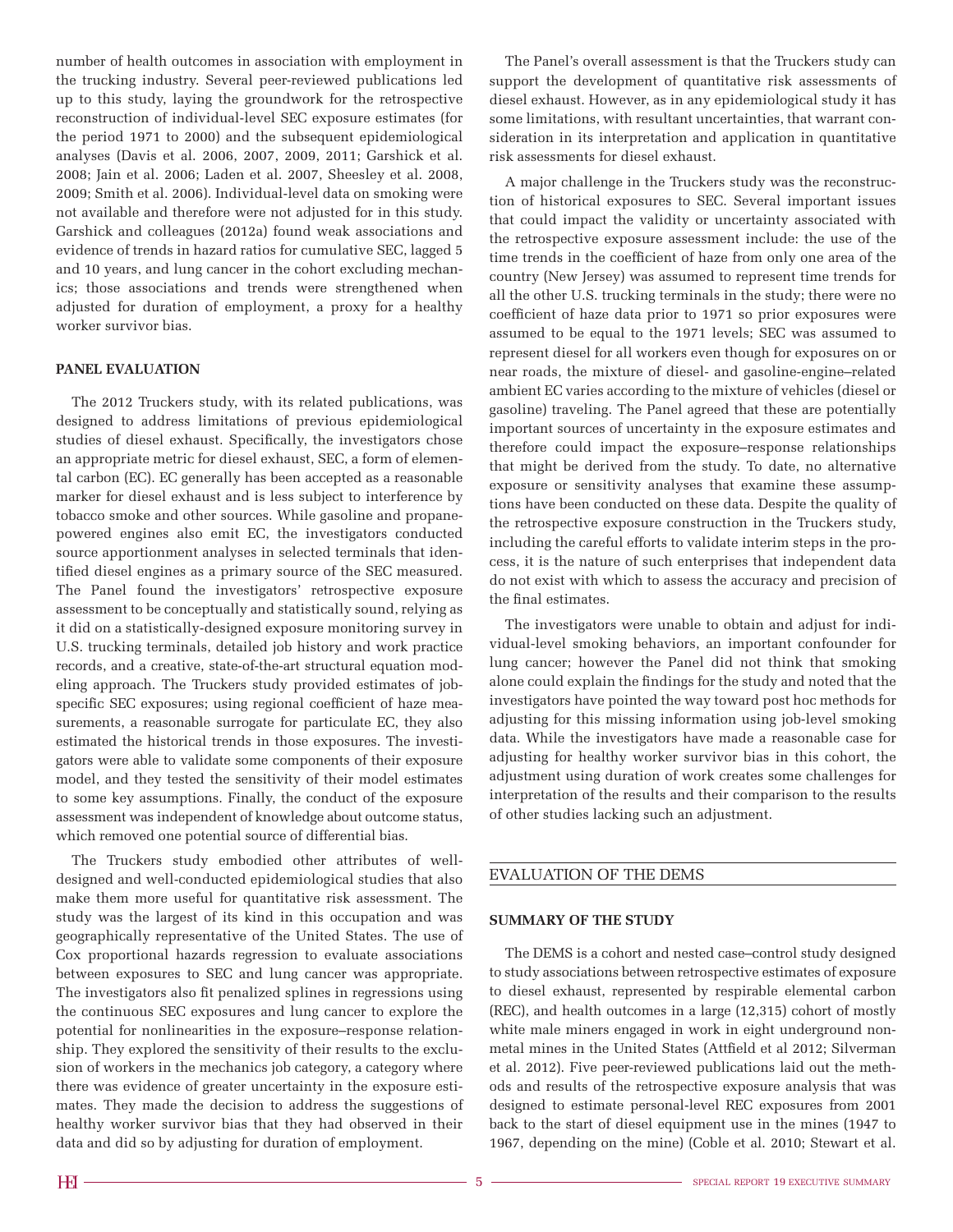2010, 2012; Vermeulen et al. 2010a,b). The mines were chosen because they involved low exposure to potential lung carcinogens other than diesel exhaust (including radon, silica, asbestos, and nondiesel polycyclic aromatic hydrocarbons [PAHs]), used diesel engines over a long period of time, and had good records of both work history and surrogate measures of exposure to diesel exhaust. The nested case–control study (198 cases, 562 controls) included detailed questionnaires to collect data from subjects or next of kin on other potential risk factors for lung cancer, including smoking and employment in other occupations where exposure to lung carcinogens might have occurred. The results of the cohort and the case–control studies were each explored with multiple sensitivity analyses; their results were broadly consistent with each finding an increasing risk of lung cancer in relation to increasing cumulative exposure to REC, lagged 15 years.

#### **PANEL EVALUATION**

Like the Truckers study investigators, DEMS investigators also set out to address limitations of exposure assessments in earlier epidemiological studies. They chose nonmetal mines with records of diesel equipment use and an exposure metric, REC, that is generally accepted as a marker of diesel exhaust. The Panel thought that the DEMS retrospective exposure assessment was logically constructed, was thorough in its collection and assessment of available sources of data, and incorporated state-of-the-art methods to develop quantitative estimates of personal exposures to REC for the full period of the study. To the extent possible, the investigators confirmed or justified the decisions they made at several stages in the development of their models, using independent approaches or data where available.

The Panel thought that the process by which DEMS had been designed, conducted, independently overseen, and peerreviewed met high standards of scientific research. The study was designed with sufficient statistical power and relevant data on covariates to test the hypothesis of an association between long-term exposure to diesel exhaust in the mines and lung cancer in the cohort of mine workers. The study design and analytical approach both included strategies for collecting data on and controlling for potential occupational exposures (i.e., low levels of occupational carcinogens such as radon, PAHs, silica, asbestos, and respirable dust) and other confounding factors for lung cancer, in particular smoking. Ascertainment of health outcomes was of high quality and conducted independently of the exposure assessment. The statistical analyses followed a logical and standard progression beginning with the estimation of standardized mortality ratios and followed by Cox proportional hazards modeling using both categorical and continuous exposures to REC in the cohort and in the nested case–control study. The DEMS investigators also conducted numerous informative analyses of the sensitivity of their findings to alternative assumptions about exposure metrics, to alternative approaches to modeling relationships between diesel exhaust exposure and lung cancer, and to adjusting for confounding factors. The investigators also made their data and analytical information available through a public process, allowing for further analyses by other groups.

The fundamental associations between estimated exposure to REC and lung cancer were replicable by and robust to numerous investigations — by both the HEI Panel and by other analysts — of alternative statistical modeling approaches, control for confounding factors, and estimates of exposure (Crump et al. 2015; Crump et al. in press; Moolgavkar et al. 2015). The HEI Panel focused on the robustness of the case–control results to alternative adjustments for the two most important potential confounders for lung cancer — smoking and radon. The Panel's analyses affirmed the finding of negative confounding of the REC association by smoking and also found that the REC–lung cancer results were robust to measures of smoking and modeling approaches. However, the Panel noted that the investigators' use of combined work location and smoking variables made the results more challenging to apply in quantitative risk assessments. The Panel's assessment of both the radon data from the mines and the effect of different approaches to adjusting for radon in the statistical models, left Panel members with a high level of confidence that radon is not a major confounder in this study, that adjustment for it is not necessary in this study, and in fact could lead to unintended biases in the results.

As in other retrospective epidemiological studies, a major challenge in DEMS was the reconstruction of historical exposures to REC. Several important questions have been raised about the validity of the retrospective exposure assessment including: the methods for imputing missing measurements; the choice of carbon monoxide (CO) with which to model trends in airborne contaminants in the mines over time; the relationships between horsepower (HP), CO, and REC relative to emissions; and the impacts of temporal changes in diesel engine technology and fuels on the characteristics and the concentrations of diesel exhaust in the mines. The Panel agreed that these are potentially important sources of uncertainty in the exposure estimates and therefore in the exposure–response relationships that might be derived from the study.

Many of these issues have been extensively explored, both by the original investigators in their own sensitivity analyses and by Crump and van Landingham (2012) and by Crump and colleagues (2015 and in press). Crump and colleagues demonstrated sensitivity of the odds ratios and the slope of the exposure– response relationships to alternative exposure estimates and statistical models. The variability in results was considerable in some cases. However, in the Panel's view of the most relevant analyses the variability was smaller, and the results still demonstrated a clear, significant association between REC and lung cancer risk. The associations remained even with the alternative exposure models that did not rely on the HP–CO–REC relationships used in the original investigators' main exposure models.

#### DISCUSSION

In the Panel's view, both the Truckers and DEMS were welldesigned and well-conducted studies and each made considerable progress toward addressing a number of the major limitations that had been identified in previous epidemiological studies of diesel exhaust and lung cancer. These limitations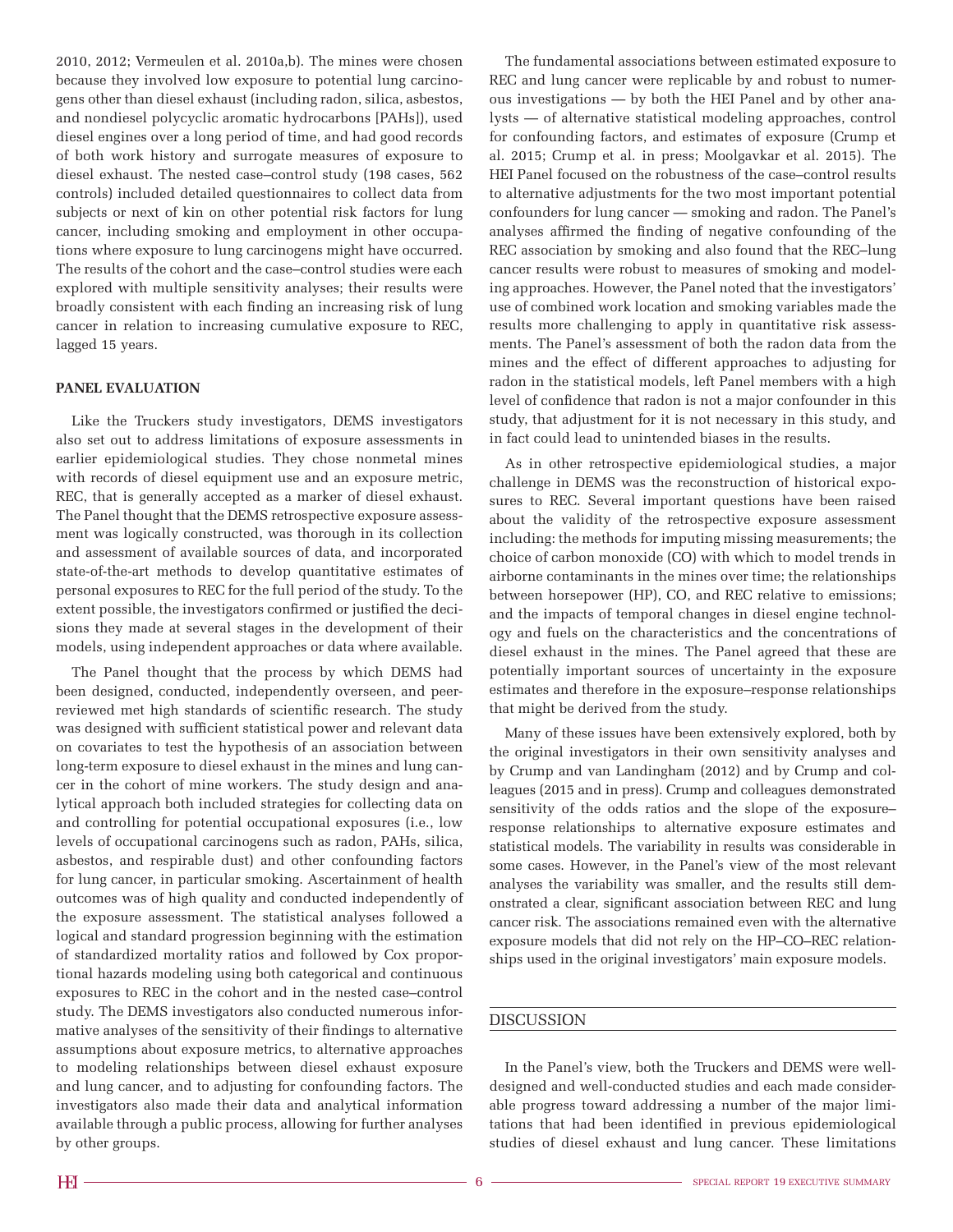related particularly to the need for metrics more specific to diesel, better models of historical exposures, and ultimately for quantitative estimates of historical exposures to diesel exhaust. They both also demonstrated many of the attributes of high quality epidemiological studies that scientists and regulators value in evidence used to support quantitative risk assessments.

As is true of most occupational epidemiological studies, the findings of these studies are most readily generalizable to workers in other populations exposed to similar concentrations of diesel exhaust, emitted from comparable older engines, over comparable periods of time. However, as part of its charge, the Panel was also asked to consider whether data or results from these studies might also be used to quantify lung cancer risk in populations exposed to diesel exhaust at lower concentrations and with different temporal patterns, such as those experienced by the general population in urban areas worldwide. Although characterization of the exposure–response relationship at low levels of exposure is challenging, the broad and overlapping ranges of exposures to SEC and REC in these studies mitigates to a considerable extent concern about their generalizability to ambient levels. In the Truckers study, the lowest job-specific SEC level was  $1.8 \text{ µg/m}^3$  (representing background levels experienced by clerks, for example); in DEMS, the average facilityspecific REC exposure for surface-only workers was  $1.7 \text{ µg/m}^3$ . The low end of the range of exposures in each of the studies is very close to the levels of EC that have been reported in ambient air in the United States (a range of 0.26 to 2.2 µg/m3 of ambient EC reported from various studies).

#### **RECOMMENDATIONS ON ADDITIONAL ANALYSES OR STUDIES**

As part of its charge, the Panel was asked to consider the usefulness of extending or conducting further analyses of existing data sets and for the design of new studies that would provide a stronger basis for risk assessment. The Panel had no further recommendations for major analyses that would need to be done before it could come to its conclusions. Similarly, the Panel thought it would be difficult to identify alternative research designs that would substantially improve on these two studies in the foreseeable future. The major uncertainties in the studies arise from factors largely beyond the control of these investigators — and likely any future investigators — most notably the absence of or only partial historical exposure monitoring and other records necessary to develop more accurate and precise estimates of exposure. Even if a well-designed prospective occupational cohort study were to be initiated today, with detailed personal exposure monitoring for individual workers, it would take decades for results to become available. The Panel however, saw merit in the initiation of exposure-monitoring programs to track trends in exposure to diesel emissions in the future. Data from such programs could be useful for better estimation of future exposure reductions and for evaluating concomitant reductions in human lung cancer risk while avoiding the need for the kinds of historical reconstructions of exposure that have received so much criticism in these and other occupational epidemiological studies.

#### **CONSIDERATIONS FOR FUTURE QUANTITATIVE RISK ASSESSMENTS**

The Panel's evaluation of the Truckers study and the DEMS is only one step in a more comprehensive risk assessment process for both characterization of the exposure–response relationship and its application in different risk management settings. The National Research Council risk assessment–risk management paradigm makes it clear that these steps are informed not only by a broad set of evidence, including epidemiological studies, but by the particular decision that must be made and its regulatory context.

Additional considerations in translating the results from these studies to other target populations include generalizability of risk estimates from these predominantly healthy male, Caucasian workers to subpopulations thought to be more susceptible to the effects of exposure to diesel exhaust (e.g., children, elderly people, and those with preexisting comorbidities) and differences in patterns of exposure either at work or to the general population.

Future risk assessments also need to consider major changes in diesel fuels, engines, and aftertreatment technologies that have occurred since these studies were conducted, and the implications those changes have for ambient concentrations and composition of diesel emissions and the risk associated with them. Emissions of PM mass from new technology diesel engines — that is, those equipped with a diesel particulate filter and powered by ultra-low-sulfur diesel fuel — have been reduced by about 99% compared with older engines. The composition of diesel PM from the newer technology has also changed substantially with EC dropping from about 70% by mass in emissions from older engines to as low as 13%–16% in emissions from the newer technology diesel engines. Emissions of PAHs, nitroPAHs, metals and other compounds from newer engines have dropped by about 80% to 99% relative to their levels in 2004 (Khalek et al. 2011, 2015). A study of chronic exposure of rodents to these lower emissions from 2007 technology engines found no evidence of carcinogenicity and few other biological effects (McDonald et al. 2015).

While there remains debate, or uncertainty, about what the 'right' exposure or statistical models are, or the predictions that follow from them, that in and of itself does not mean that these studies and their data are not useful. It is unrealistic to expect that individual results would be universally applicable or that all of the issues could be anticipated for extrapolating the results of the studies to other populations, time periods, and exposure conditions, including different diesel exhaust technologies. Given the basic integrity of the studies, what is important for quantitative risk assessment is that they allow exploration and communication of the nature and magnitude of those uncertainties.

#### **CONCLUSIONS**

The HEI Panel found that the epidemiological information that has accrued since the previous HEI panel reported on this issue in 1999 is both relevant and informative. The occupational studies of nonmetal miners and workers in the trucking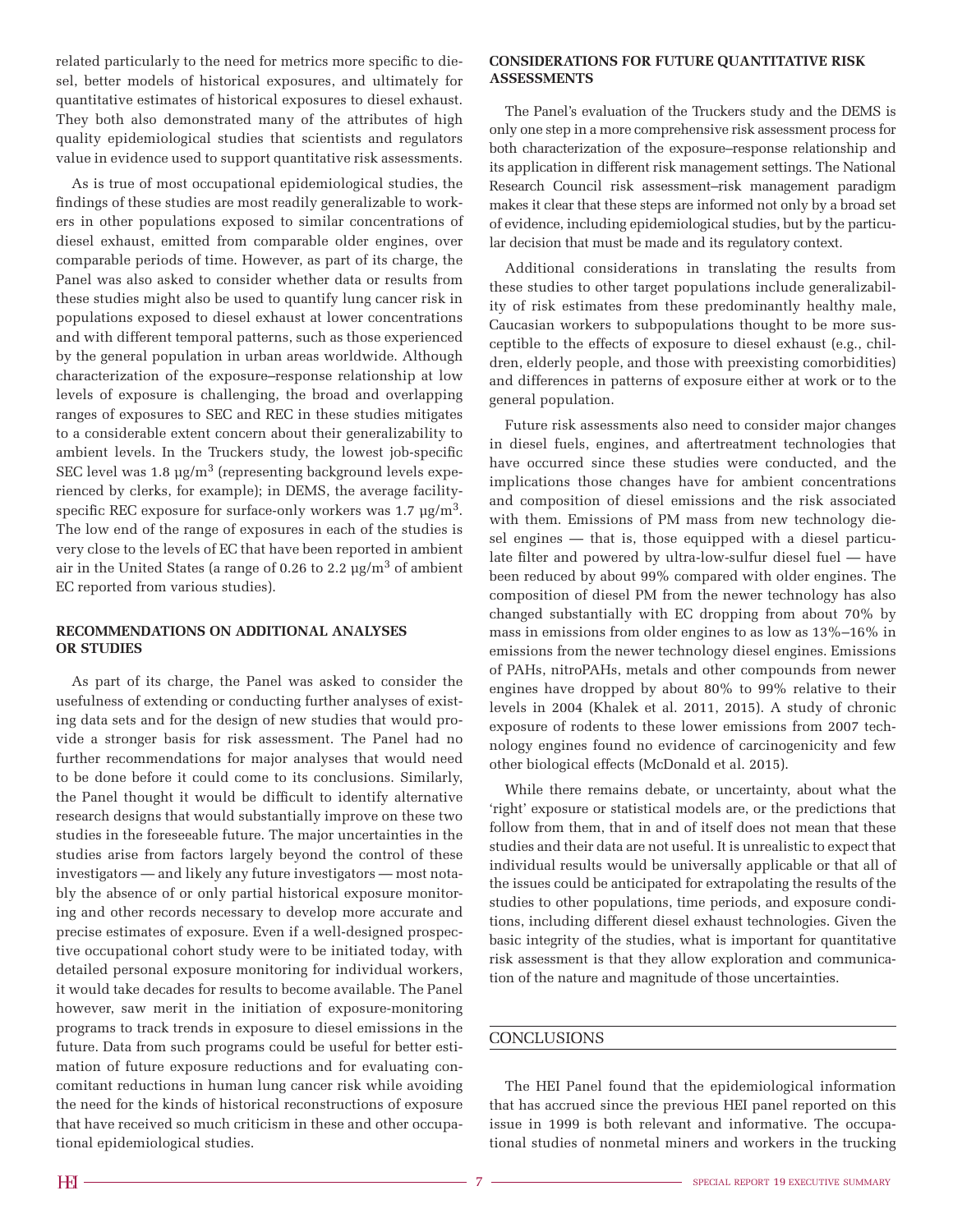industry represent useful contributions by investigators who have worked carefully over extended periods of time to recreate historical exposure profiles and to describe exposure–response relationships between diesel exhaust and human lung cancer. Overall, these studies made considerable progress toward addressing the deficiencies that HEI had identified in the utility of earlier epidemiological research studies of diesel exhaust for quantitative risk assessment.

The detailed evaluations of these studies by IARC, the HEI Panel, and other analysts lay the groundwork for a systematic characterization of the exposure–response relationship and associated uncertainties in a quantitative risk assessment, should one be undertaken. In addition, the Panel has identified the challenges that should be confronted in extrapolating the results from these studies to different populations and time periods, particularly given the rapid changes in diesel technology and its deployment around the world. The Panel concluded that the DEMS and data from both the Truckers study and the DEMS can be usefully applied in quantitative risk assessments. The uncertainties within each study should be considered in any attempts to derive an exposure–response relationship.

#### **REFERENCES**

Attfield MD, Schleiff PL, Lubin JH, Blair A, Stewart PA, Vermeulen R, et al. 2012. The diesel exhaust in miners study: A cohort mortality study with emphasis on lung cancer. J Natl Cancer Inst 104:869–883.

Coble JB, Stewart PA, Vermeulen R, Yereb D, Stanevich R, Blair A, et al. 2010. The Diesel Exhaust in Miners Study: II. Exposure monitoring surveys and development of exposure groups. Ann Occup Hyg 54:747–761.

Crump K, Van Landingham C. 2012. Evaluation of an exposure assessment used in epidemiological studies of diesel exhaust and lung cancer in underground mines. Crit Rev Toxicol 42:599–612.

Crump KS, Van Landingham C, McClellan R. In press. Influence of alternative exposure estimates in DEMS miners study: diesel exhaust and lung cancer. Risk Anal.

Crump KS, Van Landingham C, Moolgavkar SH, McClellan R. 2015. Reanalysis of the DEMS nested case-control study of lung cancer and diesel exhaust: suitability for quantitative risk analysis. Risk Anal 35(4):676–700. doi: 10.1111/risa.12371.

Davis ME, Hart JE, Laden F, Garshick E, Smith TJ. 2011. A retrospective assessment of occupational exposure to elemental carbon in the U.S. trucking industry. Environ Health Perspect 119:997–1002.

Davis ME, Laden F, Hart JE, Garshick E, Blicharz A, Smith TJ. 2009. Predicting changes in PM exposure over time at U.S. Trucking terminals using structural equation modeling techniques. J Occup Environ Hyg 6:396–403.

Davis ME, Smith TJ, Laden F, Hart JE, Blicharz AP, Reaser P, et al. 2007. Driver exposure to combustion particles in the U.S. Trucking industry. J Occup Environ Hyg 4:848–854.

Davis ME, Smith TJ, Laden F, Hart JE, Ryan LM, Garshick E. 2006. Modeling particle exposure in U.S. Trucking terminals. Environ Sci Technol 40:4226–4232.

Garshick E, Laden F, Hart JE, Rosner B, Davis ME, Eisen EA, et al. 2008. Lung cancer and vehicle exhaust in trucking industry workers. Environ Health Perspect 116:1327–1332.

Garshick E, Laden F, Hart JE, Davis ME, Eisen EA, Smith TJ. 2012a. Lung cancer and elemental carbon exposure in trucking industry workers. Environ Health Perspect 120:1301–1306.

HEI Diesel Epidemiology Expert Panel. 1999. Diesel Emissions and Lung Cancer: Epidemiology and Quantitative Risk Assessment. Special Report. Cambridge, MA:Health Effects Institute.

HEI Diesel Working Group. 1995. Diesel Exhaust: Critical Analysis of Emissions, Exposure, and Health Effects. Cambridge, MA:Health Effects Institute.

International Agency for Research on Cancer. 2012. IARC: Diesel engine exhaust carcinogenic. Press Release 213. Lyon, France:IARC. Available: *www.iarc.fr/en/media-centre/pr/2012/ pdfs/pr213\_E.pdf*.

Jain NB, Hart JE, Smith TJ, Garshick E, Laden F. 2006. Smoking behavior in trucking industry workers. Am J Ind Med 49:1013– 1020.

Khalek IA, Blanks MG, Merritt PM, Zielinska B. 2015. Regulated and unregulated emissions from modern 2010 emissionscompliant heavy-duty on-highway diesel engines. J Air Waste Manag Assoc 65(8):987–1001.

Khalek IA, Bougher TL, Merritt PM, Zielinska B. 2011. Regulated and unregulated emissions from highway heavy-duty diesel engines complying with U.S. Environmental Protection Agency 2007 emissions standards. J Air Waste Manag Assoc 61:427–442.

Laden F, Hart JE, Smith TJ, Davis ME, Garshick E. 2007. Causespecific mortality in the unionized U.S. Trucking industry. Environ Health Perspect 115:1192–1196.

McDonald JD, Doyle-Eisele M, Seagrave J, Gigliotti AP, Chow J, Zielinska B, et al. 2015. Part 1.Assessment of carcinogenicity and biologic responses in rats after lifetime inhalation of newtechnology diesel exhaust in the ACES bioassay. In: Advanced Collaborative Emissions Study (ACES) Lifetime Cancer and Non-Cancer Assessment in Rats Exposed to New-Technology Diesel Exhaust. Research Report 184. Boston, MA:Health Effects Institute.

Moolgavkar SH, Chang ET, Luebeck G, Lau EC, Watson HN, Crump KS, et al. 2015. Diesel engine exhaust and lung cancer mortality – time-related factors in exposure and risk. Risk Analysis: doi: 10.1111/risa.12315 [Online 13 February 2015]. Available: *http://dx.doi.org/10.1111/risa.12315*.

National Research Council. 1983. Risk assessment in the federal government: Managing the process. Washington, DC:National Academies Press.

Sheesley RJ, Schauer JJ, Garshick E, Laden F, Smith TJ, Blicharz AP, et al. 2009. Tracking personal exposure to particulate diesel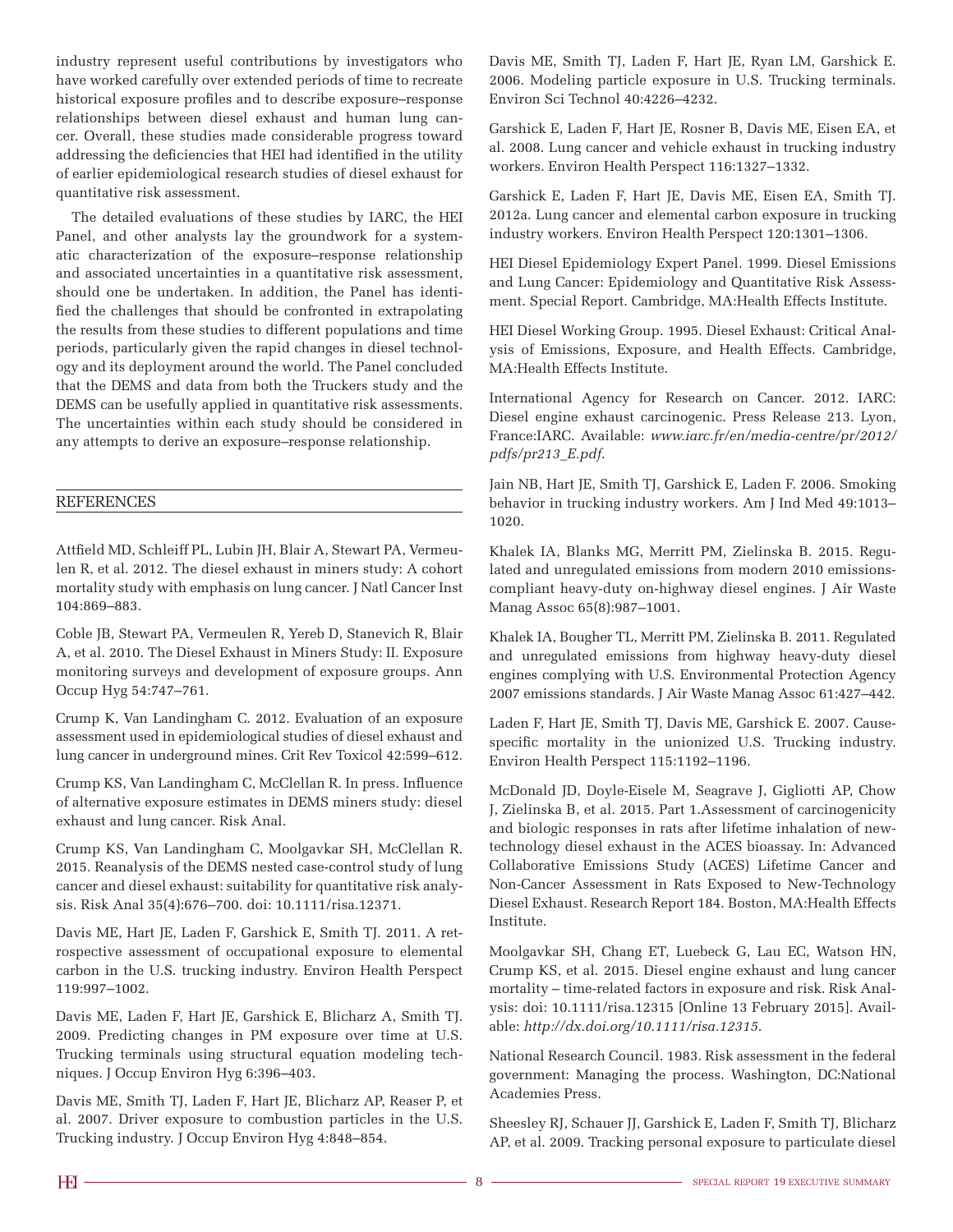exhaust in a diesel freight terminal using organic tracer analysis. J Expo Sci Environ Epidemiol 19:172–186.

Sheesley RJ, Schauer JJ, Smith TJ, Garshick E, Laden F, Marr LC, et al. 2008. Assessment of diesel particulate matter exposure in the workplace: Freight terminals. J Environ Monit 10:305–314.

Silverman DT, Samanic CM, Lubin JH, Blair AE, Stewart PA, Vermeulen R, et al. 2012. The diesel exhaust in miners study: a nested case-control study of lung cancer and diesel exhaust. J Natl Cancer Inst 104:(11):855–868.

Smith TJ, Davis ME, Reaser P, Natkin J, Hart JE, Laden F, et al. 2006. Overview of particulate exposures in the U.S. trucking industry. J Environ Monit 8:711–720.

Stewart PA, Coble JB, Vermeulen R, Schleiff P, Blair A, Lubin J, et al. 2010. The Diesel Exhaust in Miners Study: I. Overview of the exposure assessment process. Ann Occup Hyg 54:728–746.

Stewart PA, Vermeulen R, Coble JB, Blair A, Schleiff P, Lubin JH, et al. 2012. The Diesel Exhaust in Miners Study: V. Evaluation of the exposure assessment methods. Ann Occup Hyg 56:389–400.

Vermeulen R, Coble JB, Lubin JH, Portengen L, Blair A, Attfield MD, et al. 2010a. The Diesel Exhaust in Miners Study: IV. Estimating historical exposures to diesel exhaust in underground non-metal mining facilities. Ann Occup Hyg 54:774–788.

Vermeulen R, Coble JB, Yereb D, Lubin JH, Blair A, Portengen L, et al. 2010b. The Diesel Exhaust in Miners Study: III. Interrelations between respirable elemental carbon and gaseous and particulate components of diesel exhaust derived from area sampling in underground non-metal mining facilities. Ann Occup Hyg 54:762–773.

### ABBREVIATIONS AND OTHER TERMS

- CO carbon monoxide
- DEMS Diesel Exhaust in Miners Study
	- EC elemental carbon
	- HP horsepower
- IARC International Agency for Research on Cancer
- NCI National Cancer Institute
- NIOSH National Institute for Occupational Safety and Health
	- PAHs polycyclic aromatic hydrocarbons
	- REC respirable elemental carbon
	- SEC submicron elemental carbon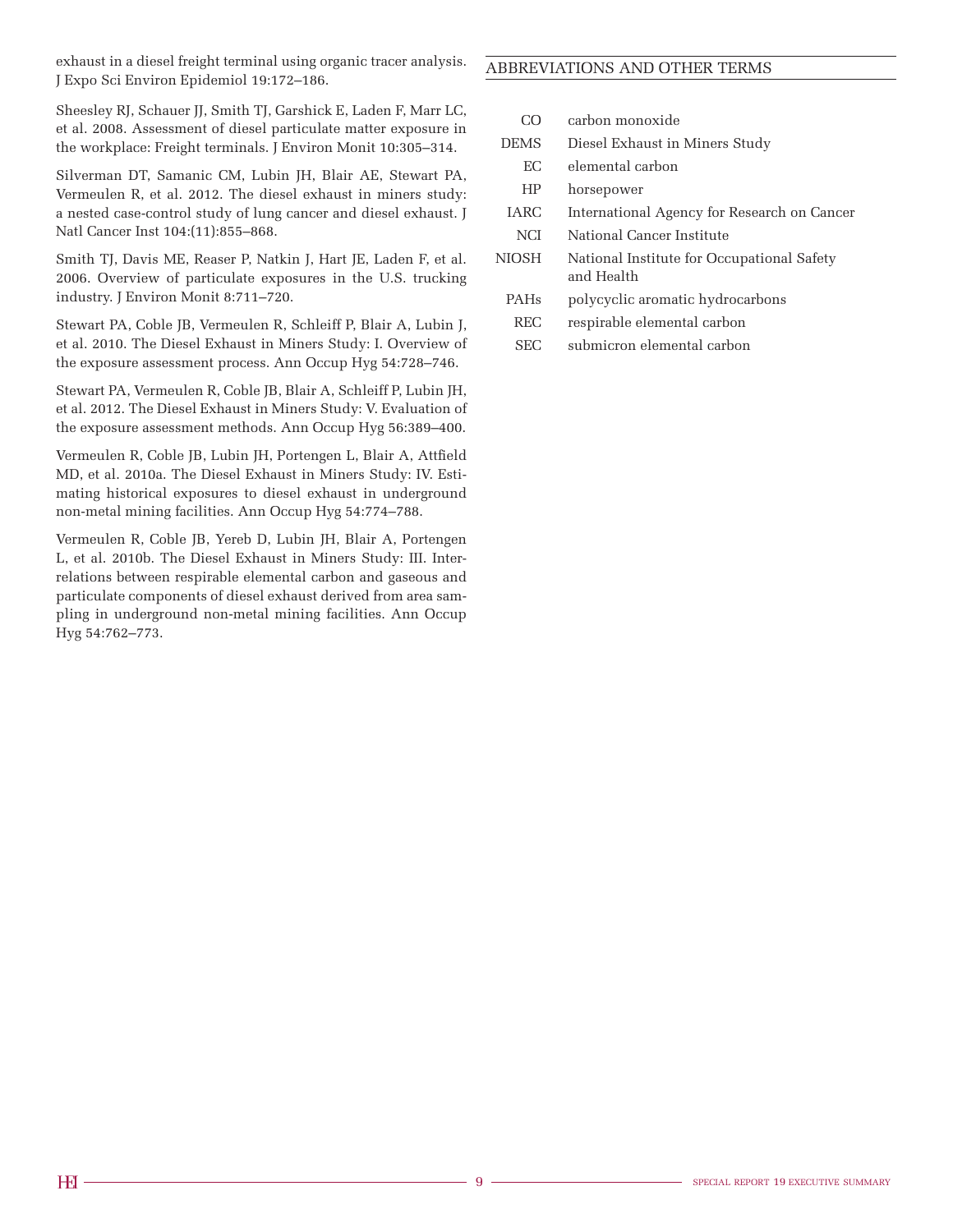# CONTRIBUTORS

## HEI Diesel Epidemiology Panel

**Daniel Krewski, Chair,** *Professor and Director of the R. Samuel McLaughlin Centre for Population Health Risk Assessment, University of Ottawa, Canada*

**Paul A. Demers,** *Director, Occupational Cancer Research Centre, Cancer Care Ontario; Professor, Dalla Lana School of Public Health, University of Toronto, Ontario, Canada*

**David Foster,** *Professor Emeritus, Department of Mechanical Engineering, University of Wisconsin– Madison*

**Joel Kaufman,** *Professor, Environmental and Occupational Health Sciences, Medicine, and Epidemiology; Director, Occupational and Environmental Medicine, University of Washington–Seattle*

**Jonathan Levy,** *Professor and Associate Chair, Department of Environmental Health, Boston University School of Public Health, Boston, Massachusetts*

**Charles Poole,** *Associate Professor, Department of Epidemiology, Gillings School of Global Public Health, University of North Carolina–Chapel Hill*

**Nancy Reid,** *University Professor of Statistics, Canada Research Chair in Statistical Theory and Applications, University of Toronto, Canada*

**Martie van Tongeren,** *Director of Research, Institute of Occupational Medicine, Edinburgh, United Kingdom*

**Susan R. Woskie,** *Professor, Department of Work Environment, University of Massachusetts–Lowell*

### Peer Reviewers

**Eileen Abt,** *Chemist, Center for Food Safety and Applied Nutrition, U.S. Food and Drug Administration, College Park, Maryland* 

**Igor Burstyn,** *Associate Professor, Department of Environmental and Occupational Health, School of Public Health, Drexel University, Philadelphia, Pennsylvania*

**William Northrop,** *Richard and Barbara Nelson Assistant Professor, Department of Mechanical Engineering, University of Minnesota–Minneapolis*

**Noah S. Seixas,** *Professor, Department of Environmental and Occupational Health Sciences, School of Public Health, University of Washington–Seattle*

**Leslie T. Stayner,** *Professor, Division of Epidemiology and Biostatistics, and Director, Occupational and Environmental Epidemiology Program, School of Public Health, University of Illinois–Chicago*

**Jonathan Samet,** *Director, Institute for Global Health, and Distinguished Professor and Flora L. Thornton Chair, Department of Preventive Medicine, University of Southern California Keck School of Medicine, Los Angeles, California* 

**Thomas Smith,**† *Professor of Industrial Hygiene, Emeritus, Harvard T.H. Chan School of Public Health, Boston, Massachusetts*

† As a co-author with Eric Garshick on the 2012 study of trucking industry employees (Garshick et al. 2012a), Thomas Smith did not review Chapter 3.

**The Panel also benefited from comments and suggestions by the original investigators of the studies reviewed in this document and by analysts who conducted additional analyses of the data from those studies:**

**Michael Attfield,** *National Institute for Occupational Health and Safety (retired), Morgantown, West Virginia*

**Kenny Crump,** *Private Consultant, Ruston, Louisiana*

**Eric Garshick,** *Pulmonary, Allergy, Sleep, and Critical Care Medicine Section, VA Boston Healthcare System, Associate Professor of Medicine, Harvard Medical School, Channing Division of Network Medicine, Brigham and Women's Hospital, Boston, Massachusetts*

**Suresh Moolgavkar,** *Principal Scientist, Director of the Center for Epidemiology, Biostatistics, and* 

*Computational Biology, Exponent, Inc., Bellevue, Washington*

**Debra Silverman,** *Chief, Occupational and Environmental Epidemiology Branch, Division of Cancer Epidemiology and Genetics, National Cancer Institute, Bethesda, Maryland*

**Roel Vermeulen,** *Associate Professor of Molecular Epidemiology and Risk Assessment, Institute for Risk Assessment Sciences (IRAS), Utrecht University, the Netherlands*